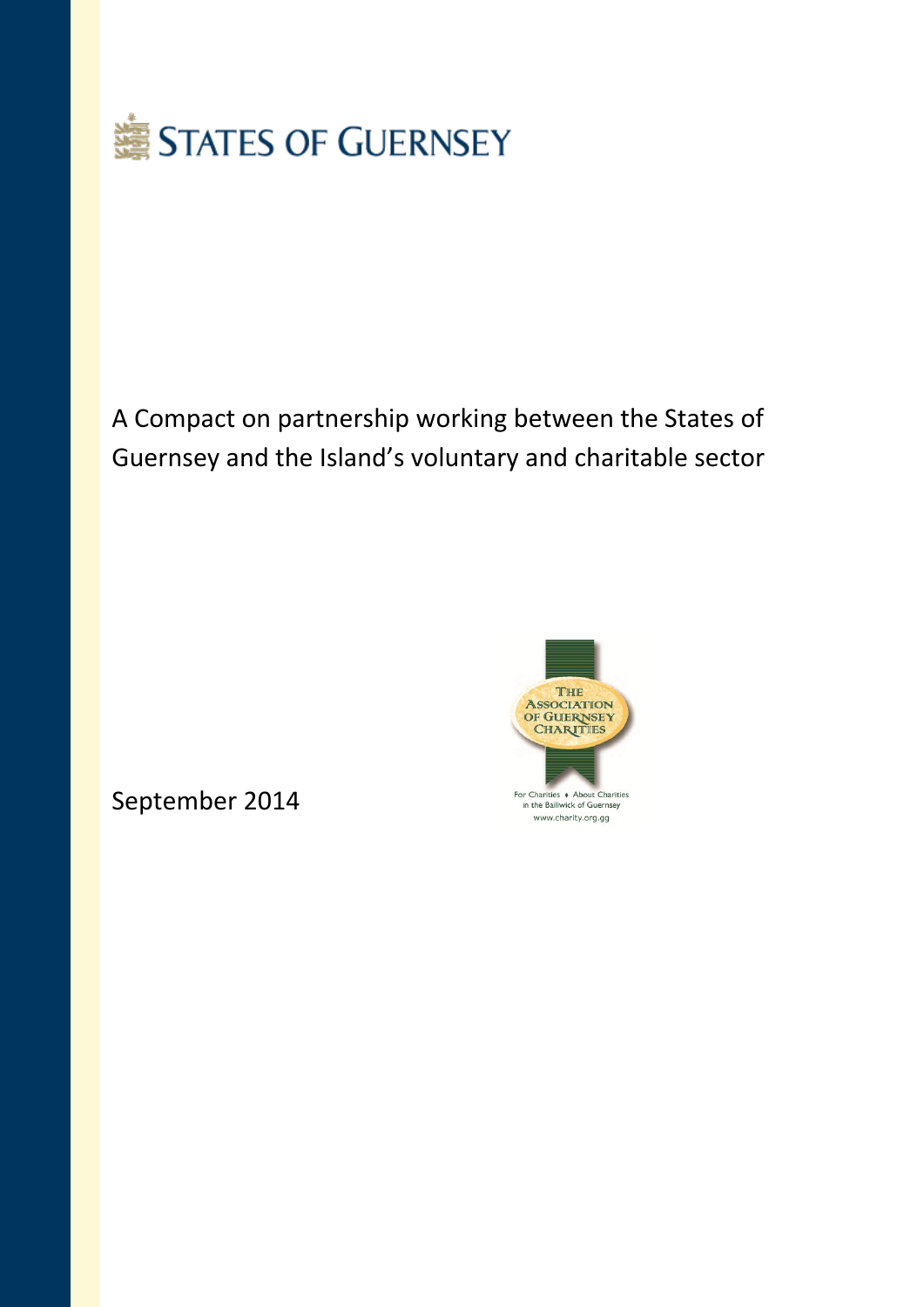# **1. Shared Vision**

This Compact sets out an agreement between the States of Guernsey and the Association of Guernsey Charities (AGC), on behalf of the voluntary and charitable sector – often known collectively as 'the Third Sector'.

Through this Compact the States and the AGC set out a shared vision to work together effectively to achieve common goals and outcomes for the benefit of the people of Guernsey.

# **2. Background**

Guernsey has always benefited from a vibrant, diverse and committed Third Sector, reflecting a strong cultural ethos of community participation. Despite this, it has only been comparatively recently that the States has engaged effectively with the Third Sector and vice versa.

Both the States and the Third Sector acknowledge and value that there is greater strength in working together, whether in designing the development of new services or in the provision of existing services. In particular, the States Social Policy Plan (see [Billet d'Etat VI, March 2013](http://www.gov.gg/CHttpHandler.ashx?id=82647&p=0)), recognises that the Third Sector is a key enabler in meeting the Plan's general objective of providing *"a social environment and culture where there is active and engaged citizenship".*

This Compact is intended to cement this important relationship by setting out the expectations and responsibilities for each party.

# **3. Commitments**

The States

The States commit to:

- **Foster and encourage the development of the Third Sector**
- **Work constructively with voluntary and charitable sector organisations**

The best outcomes for Islanders may not result from services provided exclusively by the States and, therefore, the States will give consideration to services being provided in whole or in part by Third Sector agencies.

The States will also consider the most appropriate ways to assist the Third Sector, examples of which may include the provision of relevant information, financial assistance, the use of States-owned land and premises, etc., all subject to best value and policy considerations.

#### **Provide clear, concise and up-to-date information on its services**

Every effort will be made by the States to publish relevant, concise and up-to-date information for the benefit of service users. The States will encourage and respond to all feedback on such information that is received from Third Sector organisations.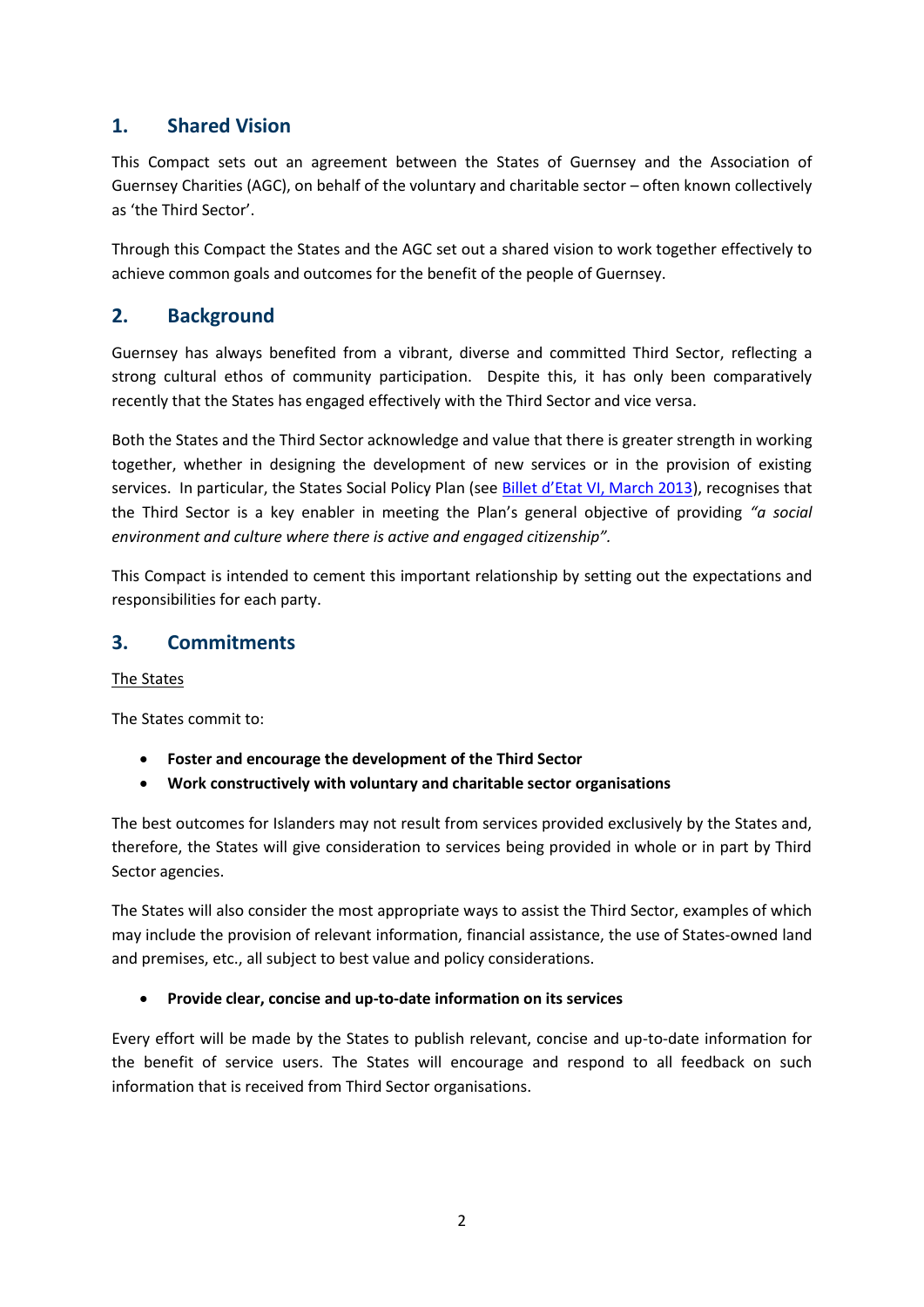## **Involve the Third Sector in the review of existing services and the development of new services**

Where appropriate, States Departments will consider how best to involve Third Sector organisations in the review of existing services or the development of new services. States Departments will also be committed to the removal of specific barriers that might prevent an organisation from fully contributing to such projects.

Where the States is proposing to undertake a major change in strategy or policy, it reserves the right to ask Third Sector organisations with similar aims and objectives to work together to prepare responses or to participate in engagement activities. It will seek to liaise with Third Sector representative bodies, joint working groups and other Third Sector stakeholders to enable it in this aim.

Where information or opinions are sought, timely feedback will be provided on views expressed by Third Sector organisations.

 **Use commissioning and procurement processes that are proportionate to the size and capability of respondent Third Sector organisations**

To deliver best value in commissioning and procuring services, the States will use processes that do not place barriers to the size and capability of Third Sector organisations to respond to them.

**Use simple and clear agreements to establish working arrangements**

It is acknowledged that Third Sector organisations do not necessarily work in the same way as the States or commercial businesses. However, where a Third Sector organisation is receiving money or other resources via the States, it will be requirement that a Service Level Agreement, or another similar contractual arrangement, be in place, allowing it to demonstrate that it can meet the service outcomes and the necessary financial, service quality and other reporting standards. Such agreements will be made as simple and clear as possible, and seek to avoid the inclusion of unnecessary obligations and bureaucracy.

#### **Respect the Third Sector's right to express opinions**

The States will respect the right of the Third Sector organisations to comment on, challenge and seek to influence States' policies, regardless of any contractual or other arrangements that may be in place.

## **Provide the Third Sector with a single point of contact to resolve any difficulties they may experience**

The States will involve the voluntary and charitable sector in all relevant aspects of its work as appropriate. Where issues arise and a Third Sector organisation:

- finds information not forthcoming from a Department or Committee;
- wants to have input to a piece of work being undertaken by the States but has not been consulted; or
- has a grievance that has not been satisfactorily addressed by a Department;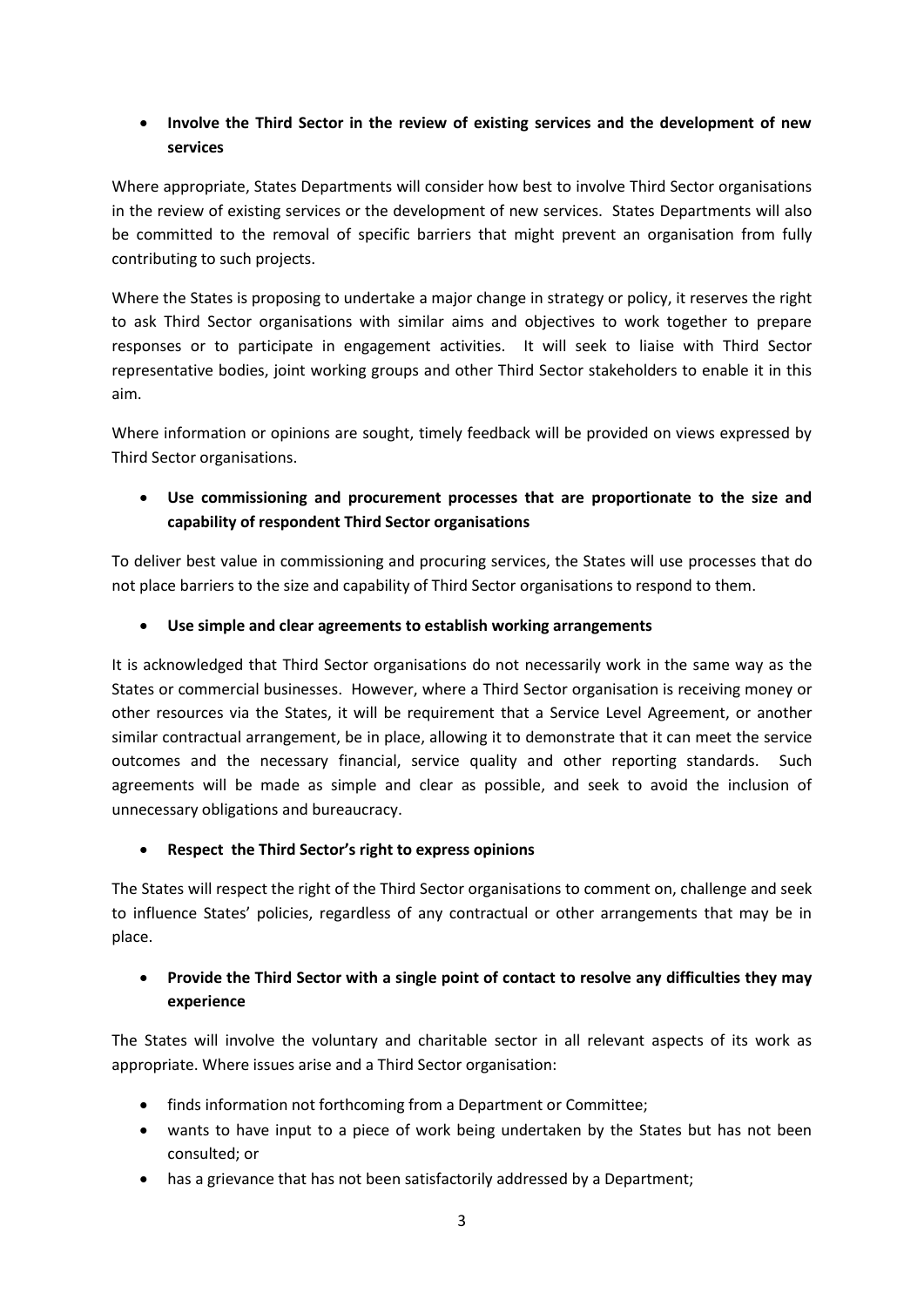this should be reported to the Head of Government Strategy and Business at the Policy Council, who will take the necessary action to resolve matters at officer level. In the unlikely event that this is unsuccessful he will bring it to the attention of the Chairman of the Social Policy Group, for him/her to address.

#### The Third Sector

Third Sector organisations commit to:

### **Provide information that is clear, concise and easy-to-find**

Third Sector organisations will publicise their aims, and information on services that they provide, in a clear, concise and easy-to-find manner, and keep them up-to-date.

#### **Work co-operatively with the States**

Third Sector organisations will be responsive to requests for opinion or information requested by States Departments. In doing so, they will ensure that, as far as possible, the opinions offered are representative of their membership or supporters, and include details of who is being represented and in what capacity.

#### **Demonstrate proper governance and risk management**

Third Sector organisations will operate in as open and transparent manner as possible. They recognise that monitoring, both internal and external, is an aspect of good management practice. They acknowledge no effective dialogue can begin with a Third Sector organisation if the States is not convinced about its governance or its ability to manage risks. They will, therefore, ensure that governance and risk management arrangements attuned to their size and objectives are put in place, and can be clearly and easily demonstrated.

## **Acknowledge the role and support of the States**

Third Sector organisations will have due regard to the legal and financial framework within which the States operates. As appropriate, they will acknowledge publicly where they are receiving financial or other assistance from the States.

#### **Recognise accountability to the taxpayer**

Although Third Sector organisations are accountable to their members, where they engaged by the States to perform a specific function or to provide particular services, they recognise that they are also accountable to the Guernsey taxpayer. This will be enshrined in a Service Level Agreement or similar contractual arrangement setting out the service outcomes and the financial, service quality and other reporting standards to be met.

A Third Sector organisation will not seek to take on work for the States if it is not confident that it can deliver it in an appropriate and sustainable manner.